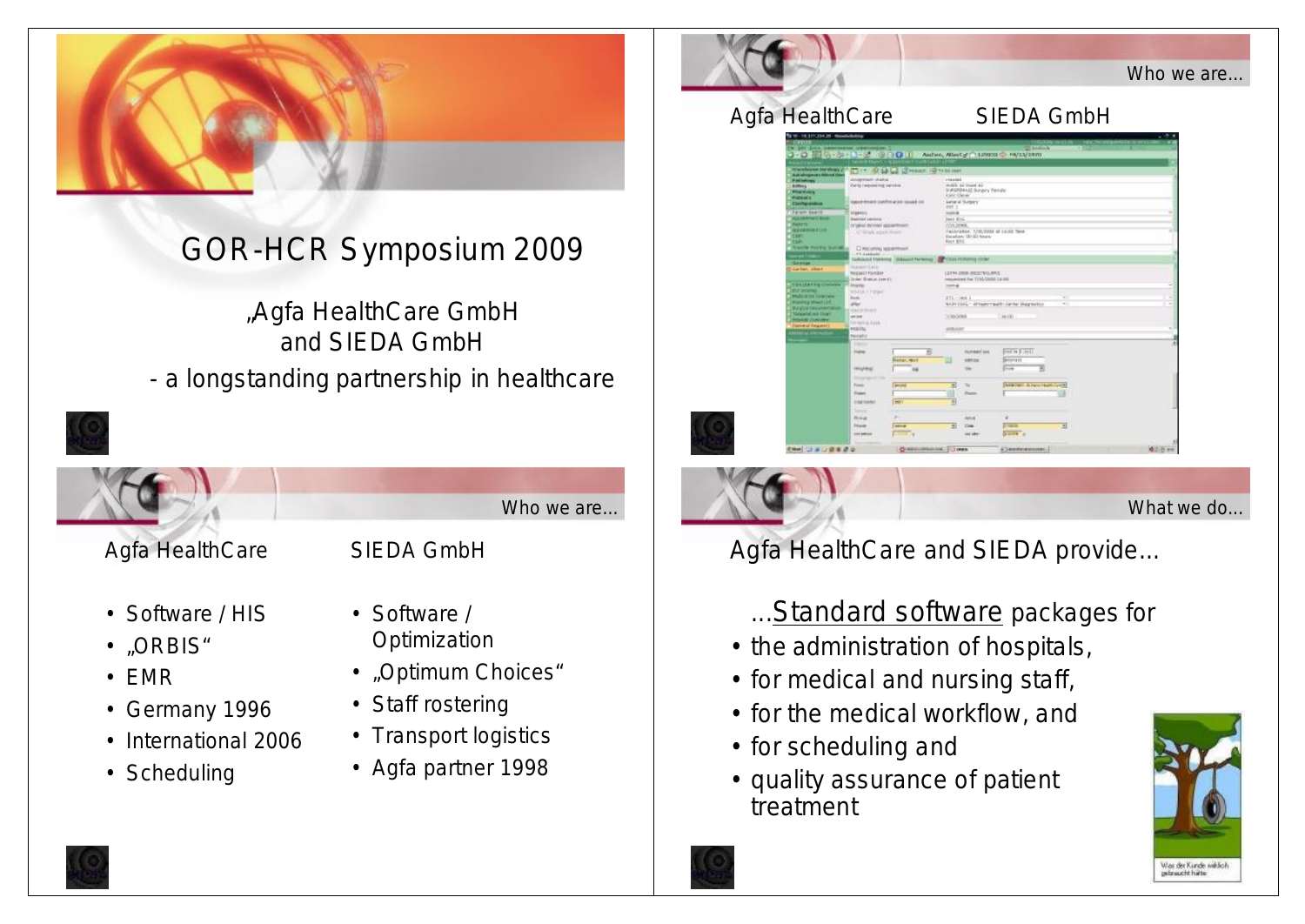

What does that mean?

Selling standard software means

- Providing one single software solution to hundreds of customers with differing expectations.
- Customers expect a distribution process which is as simple as downloading a tool from the internet and subsequently using it in a "plug & play" way.
- Providing hotline and support to thousands of users – who see all problems from a completely different angle than software developpers.





Optimization software in healthcare

Optimum Choices products are designed to provide optimization solutions for scheduling tasks:

- OC:Planner Staff rostering, Time & Attendance
- Opti-TRANS® Transport logistics for patients and materials/goods.





 $\sim$ 

- OC:Planner Staff rostering, Time & Attendance
- "ORBIS Dienstplan" (Agfa OEM)
- 1998 2008 10 years – 300 customers
- Automatic scheduling (Constraint solver)
- Opti-TRANS® Transport logistics
- "ORBIS Transport Logistics"

How far have we got?

- 2006/2007 Pilot stage (Frankfurt-Höchst)
- 2008/2009 Several customers of different size





And what about the optimization bit?

Questions arize...

• Do clients expect optimization solutions?

Wax der Berates definier

- Do clients buy optimization solutions?
- Do clients use optimization solutions?



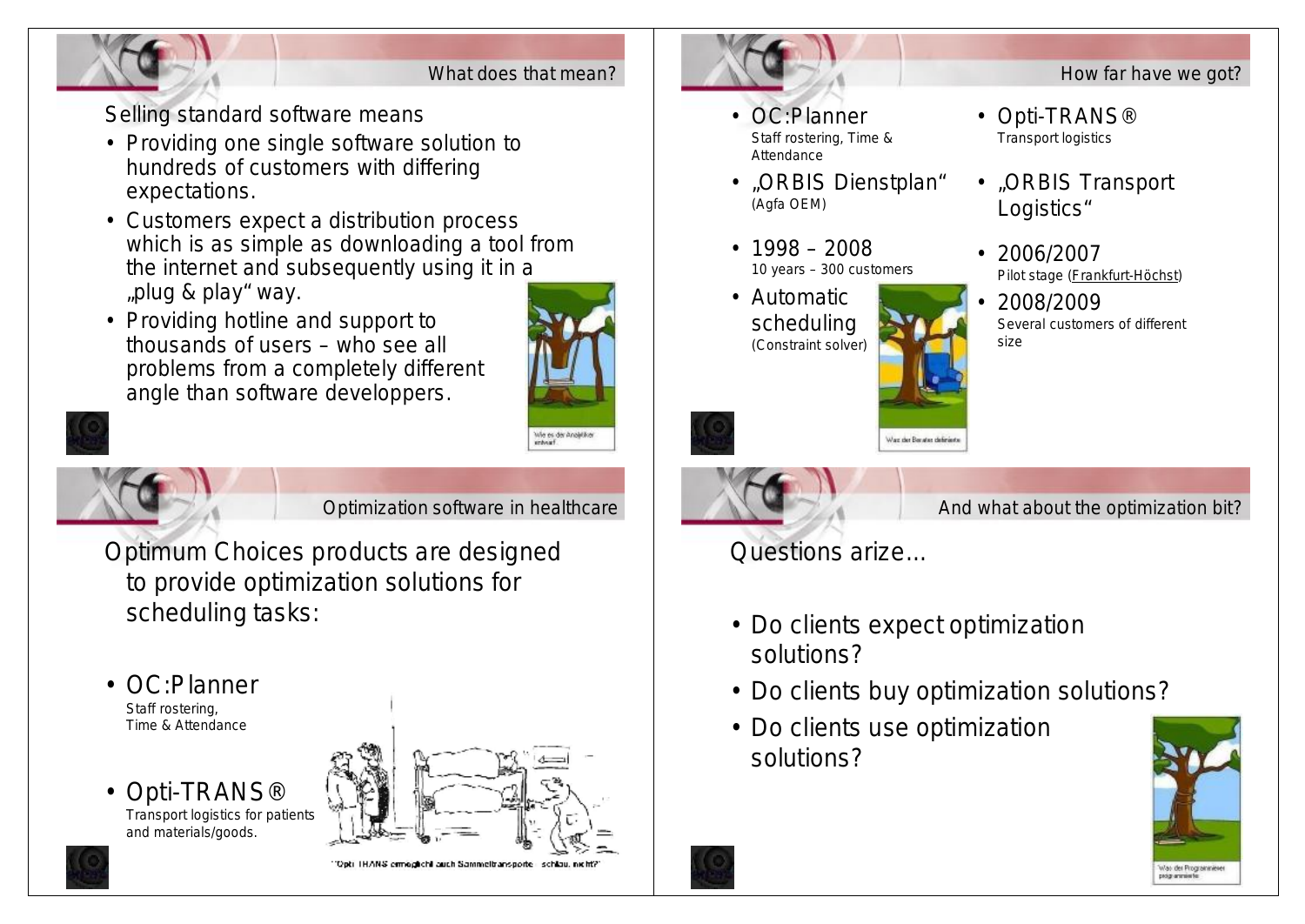

#### Do clients expect optimization solutions?

- Some do. Many don't.
- If they do, expected benefits include reducing costs & workload as well as providing better results within a required process
- If they don't, it is a problem of awareness. Also, people don't like radical change of established procedures.





Do clients buy optimization solutions?

- Some do. Many don't.
- If they didn't expect them and
	- don't buy them, they thought they are weird or it can't really work.
	- buy them, we surprised them with the ease of achieving the expected results.
- If they expect them, and
	- don't buy them, we failed or they see problems in running them.
	- buy them, oops, we met expectations (during the sales process, that is).





- Some do. Many don't.
- If they didn't buy them and
	- don't use them, that's what you expected.
	- use them, we are trying to show them they made a mistake and can increase efficiency.
- If they buy them, and
	- don't use them, we failed or they see problems in running them.



– permanently use them, we hit the target.

– initially use them, we met expectations (during the training process, that is).





### Some serious stuff

- When hospitals buy optimization solutions, their managers expect an increase of efficiency / cost reductions.
- Their IT departments and project managers implement the new solution, and set it up so it works nicely.
- The key users are in real trouble, because the initial setup needs re-parametrization due to all kinds of changes in a hospital, and sometimes they are too busy.
- The users are in real trouble, because they have to change their habits. Even if they try hard, there may be hazards because the key users didn't do their job in the first place.